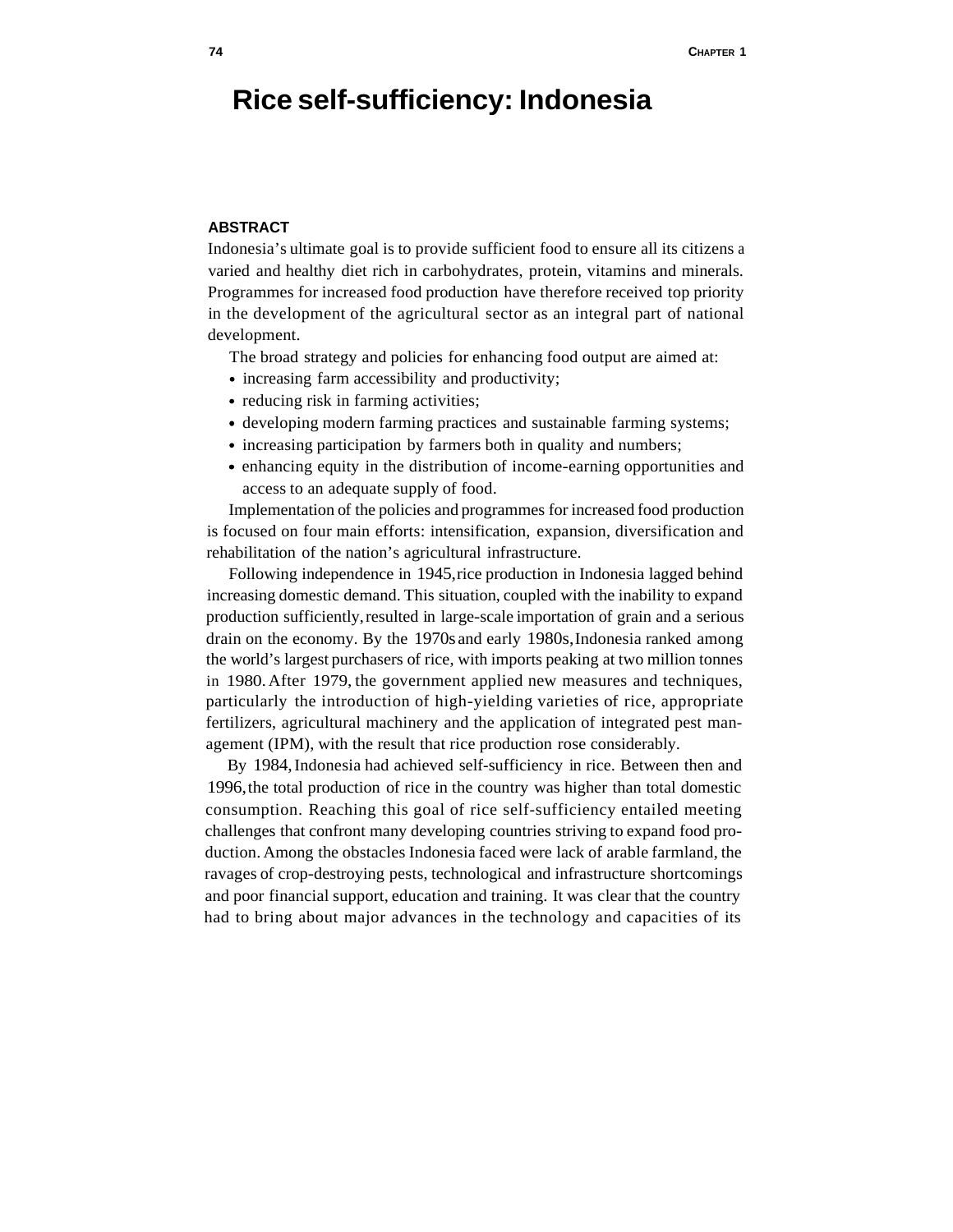agricultural system. This required fundamental changes in farmers' attitudes and farming practices. An overriding challenge, therefore, was to motivate many millions of small farmers to participate actively in the national programme to increase rice production, since the focus on increasing output was from small farms rather than from large estates.

The country's success in attaining rice self-sufficiency has been made possible by several key factors. The Mass Guidance (BIMAS) Scheme - an integrated system designed to develop conditions where a large number of farmers can adopt new technology to increase their productivity and income - has been applied extensively. An integral part of BIMAS is organizing farmers into groups, which has proved an invaluable mechanism for disseminating information, technology, training and extension and implementation of new techniques.

Attention has been paid to local rice varieties through exploration, collection, evaluation and the documentation of germplasm. Improved varieties providing higher yield and early maturity have allowed farmers to increase cropping intensity. The resistance of these varieties to pests and diseases has minimized the use of pesticides, thus reducing costs and protecting the environment. Since one of the characteristics of improved modern rice varieties is high response to fertilizer application, the government has regularly released national recommendations on fertilizer rates based on research findings. The government has also supported the establishment of fertilizer industries in several locations in the country to ensure steady supply and distribution. Another boost to increased agricultural production has been the greater availability and use of agricultural machinery such as tractors and hand sprayers, which have had a considerable impact.

One of the most striking characteristics of Indonesia's progress towards rice self-sufficiency, however, has been the introduction of integrated pest management. IPM uses resistant varieties, natural enemies, appropriate cultivation practices and planting times, sanitation and monitoring to ensure steady and sustainable production. Indonesia became the first country to adopt the IPM system as a national agricultural policy and apply it on a broad scale, promoted widely through extension and farmers' field schools. The concept has since been adopted in other developing countries.

These achievements in Indonesia's rice programme have been complemented by development of institutions and structures at rural level to support production increases and establishment of an infrastructure to deliver farm outputs. The government has developed a favourable price policy for rice through setting floor and ceiling prices to protect farmers and consumers.

In the years since the achievement of self-sufficiency, Indonesia has sustained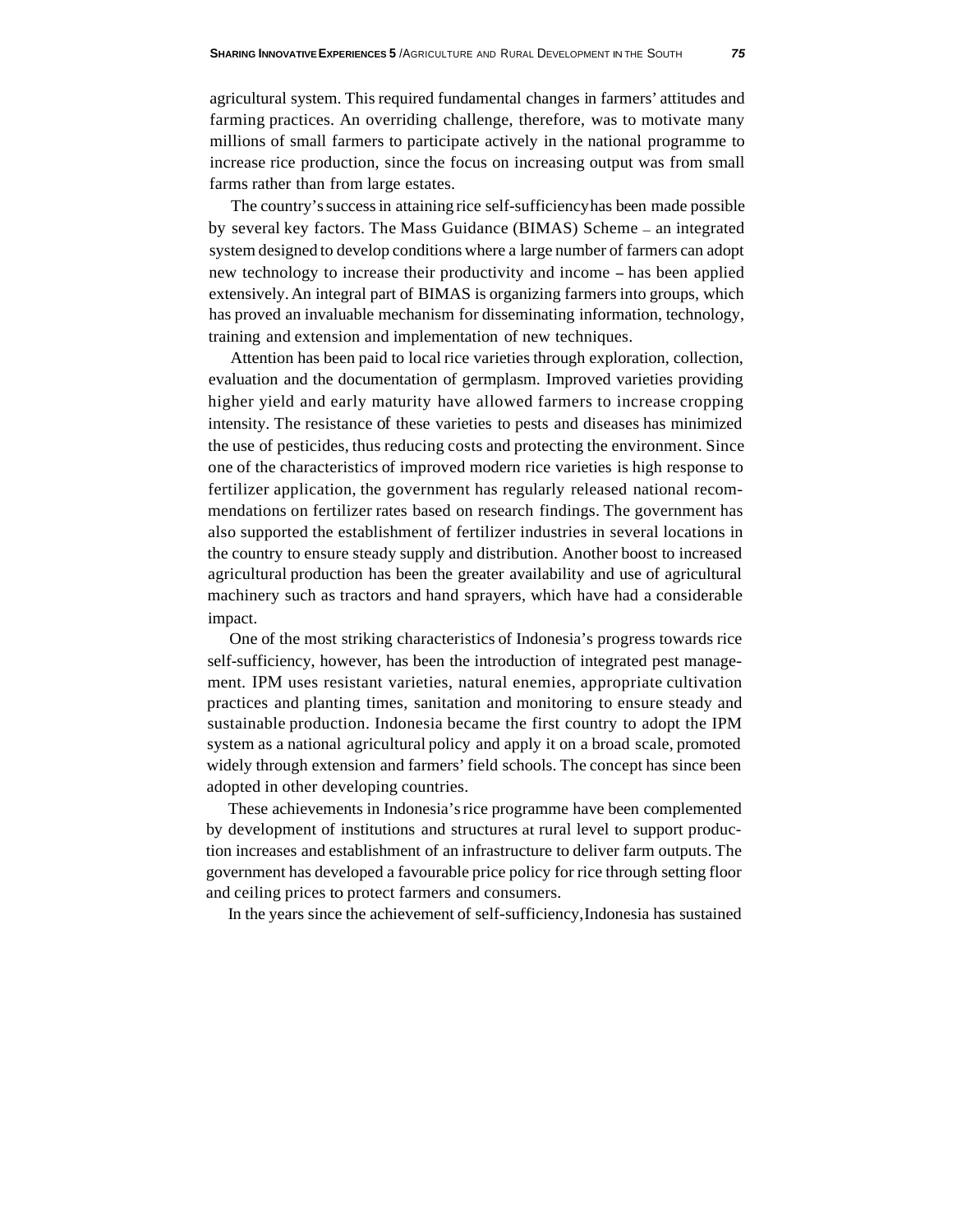rice production at levels capable of meeting domestic demand. A major contributor to the stabilization of self-sufficiency in this staple food has been the Super Intensification (SUPRA **INSUS)** system introduced in 1987, which has helped to boost rice production further, through its emphasis on enhanced cooperation among farmers' groups.

The innovative experience in Indonesia has demonstrated that self-sufficiency in rice can be achieved through a combination of interrelated factors:

- political will;
- a systems approach;
- continual technological efforts;
- a progressive rural structure;
- mass guidance;
- socio-economic engineering:
- a well-coordinated programme.

These valuable lessons provide other developing countries with exemplary models in their drive for self-sufficient and sustainable rice production.

#### **INTRODUCTION**

Indonesia, the world's largest archipelago country, comprises more than 17 000 tropical islands between the Pacific and Indian oceans stretching along the equator between the mainland of Southeast Asia and the northern part of Australia. This strategic position has always influenced the cultural, social, political and economic life of the country.

Extending *5* 000 kilometres from east to west, Indonesia consists of five major islands - Sumatra, Kalimantan, Java, Sulawesi and Irian Jaya - and about 30 smaller island groups. Forest covers 72 percent of the total land, whereas its significant areas are mountainous and heavily forested. Total arable land currently amounts to some 14 million hectares (ha), of which 8 million ha are wetland suitable for rice production. Of the total arable land, 6 million ha are located on Java, the most fertile island and home to 60 percent **of** Indonesia's population.

Agriculture has long been the primary sector in the Indonesian economy, with a strategic, multi-purpose role closely integrated with wider objectives of national development. The success of Indonesia's agriculture is thus attributable to segments of both this sector and other related sectors.

**As** the main provider of food for the nation, Indonesia's agricultural sector has achieved a significant increase in production to meet the growing domestic demand resulting from an expanding population and rising per capita consumption.

Since the first five-year development plan was launched in 1968, the Government of Indonesia has worked consistently towards its objectives in the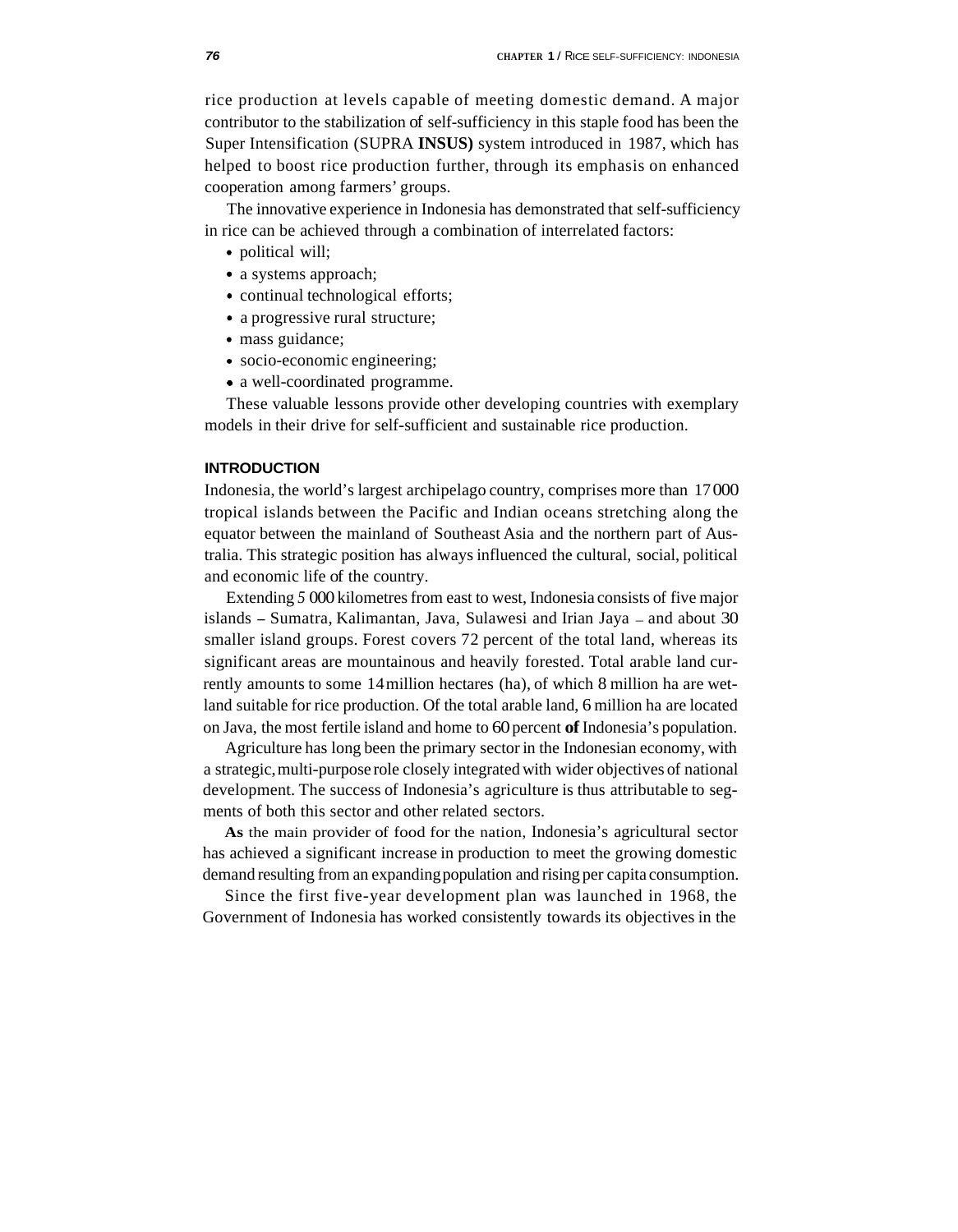- achieve and maintain food self-sufficiency;
- improve labour productivity, farmers' incomes and employment and business opportunities;
- increase non-oil exports;
- further speed up rural and regional economy;
- foster links with other sectors.

The effort to increase production to provide the people with enough food containing sufficient carbohydrates, proteins, vitamins and minerals has received top priority in agricultural development as an integral part of the national development programme.

# **The experience of rice self-sufficiency in Indonesia**

In order to realize self-sufficiency, Indonesia had to bring about major advances in agricultural technology and capacities. This required fundamental changes in farmers' attitudes and farming practices, many of which had been forgotten over decades through the interplay of cultural, social and economic forces. It was recognized that farmers would in general be unwilling and unable to change from traditional methods unless all the components of an improved farming system existed and functioned properly. **A** system was needed that was sensitive to cultural and social traditions, yet capable of combining and delivering all the components in a package **of** programmes to motivate, educate, assist and organize farmers to increase productivity and with it their incomes.

Reaching the goal of self-sufficiency in rice entailed meeting challenges that confront many other developing countries striving to expand food production. Among the obstacles Indonesia faced were lack of additional arable farmland, the ravages of crop-destroying pests, technological and infrastructural shortcomings and poor financial support, education and training. A sustained nationwide effort would be required to mobilize and harness technological, financial and human resources on a massive scale and with single-minded purpose. More specifically, the challenge was to motivate many millions of small farmers to participate actively in the national programme to increase rice production, since the focus on the effort would be on increasing output from small farms rather than larger estates.

The problems were formidable and called for:

- clear and consistent policies and programmes;
- accelerated research and the application of new technologies to improve rice production;
- improved delivery and receiving systems for technology transfer and other inputs to the farming community;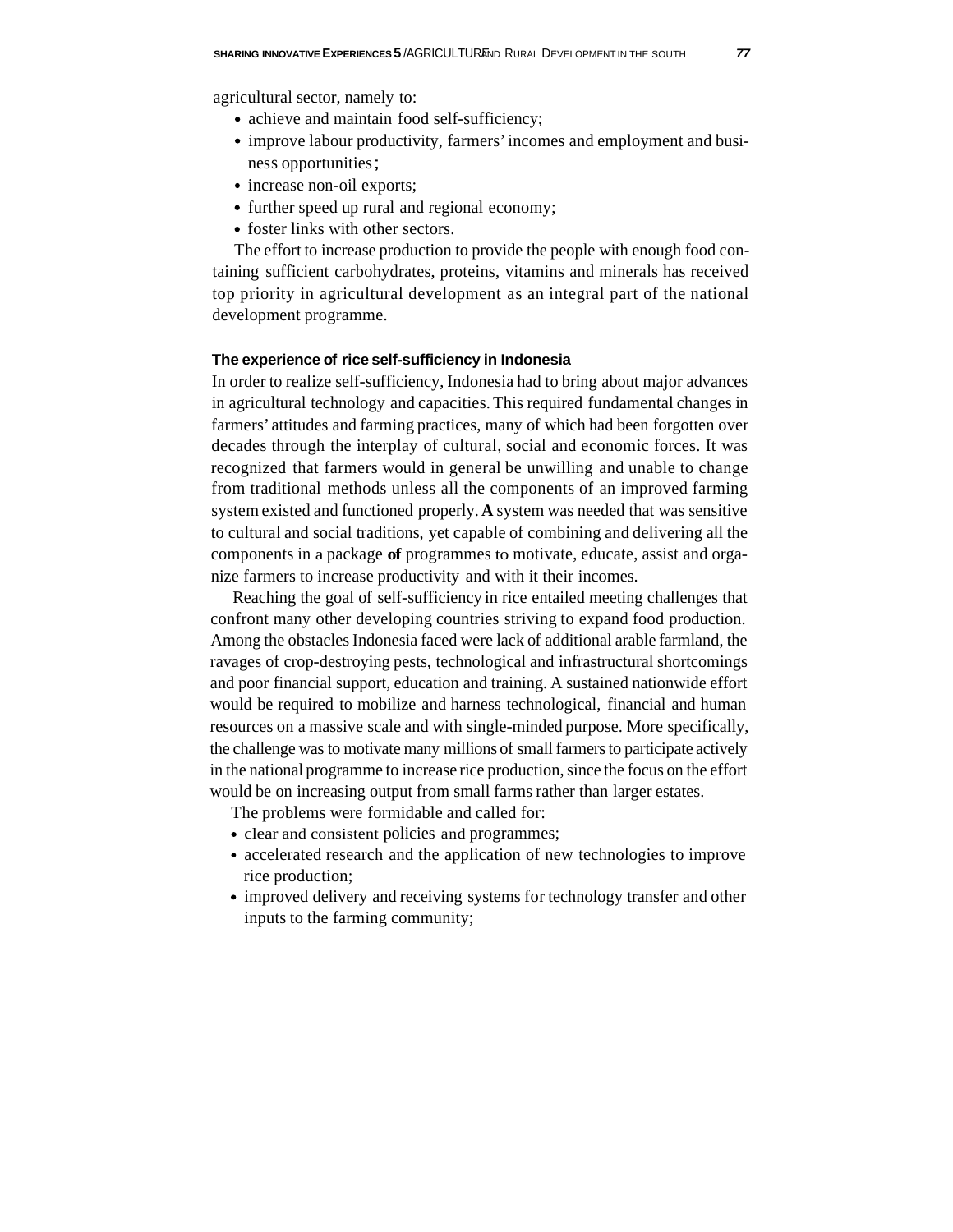



- financial and other incentives to heighten motivation among farmers to adopt new technologies and farming practices;
- expanded educational, training and other support services for farmers;
- new and improved infrastructures, such as irrigation schemes, roads, transportation and storage facilities to help raise the productivity of existing cultivated land, open up new areas for cultivation and facilitate access to markets ;
- adequate budgets at all levels to fund various programmes;
- institutional and organizational structures to oversee, guide and secure implementation of policies and programmes.

# **PRE-INNOVATION**

For many years following independence in 1945, rice production lagged considerably behind expanding domestic demand. In the 1950s and **1960s,** the population was growing at a rate in excess of 3 percent annually and consuming more and more **rice per** capita. These factors. combined with an inability to expand production sufficiently, necessitated the large-scale importation of rice, thereby creating an enormous drain on the economy. In the 1970s and early 1980s, Indonesia ranked among the world's largest purchasers of rice, with imports peaking at 2 million tonnes in 1980.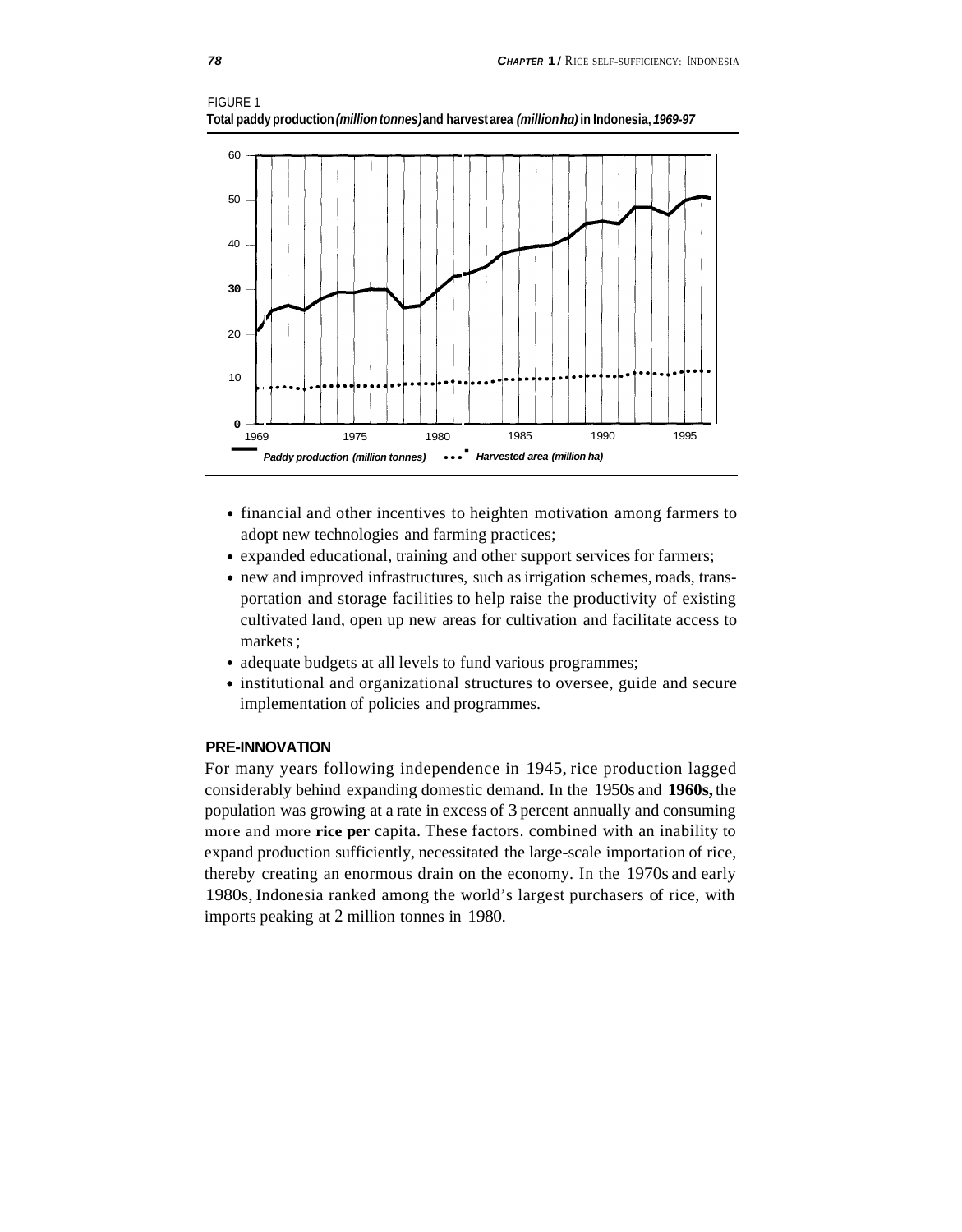



The production of paddy before 1980, on the other hand, fluctuated considerably, with a steep decrease in 1977 (Figure **1).** This resulted largely from the attack of brown plant hopper and the long dry season. The decrease was also influenced by some other factors:

- most farmers did not know how to develop and adopt the modern technology;
- most farmers did not use farm inputs correctly with regard to time, location, quantity and price;
- motivation, organization and training of farmers was not yet active.

## **INTRODUCING INNOVATION**

After 1979, the government applied a new innovation called Special Intensification (INSUS), which was followed by the Special Effort Programme (OPSUS) in the early 1980s and SUPRA INSUS in 1987. With these innovations, the production of rice increased dramatically, as shown in Figure 1.

Over these periods, the total harvested area increased considerably, especially through the development of new paddy field formations in irrigated, rainfed and swampy areas (Figure 2).

Figure **3** presents the productivity of paddy in Indonesia from 1967 to 1997. By comparing Figure 1 and Figure **3,** it can be seen that the fluctuation of rice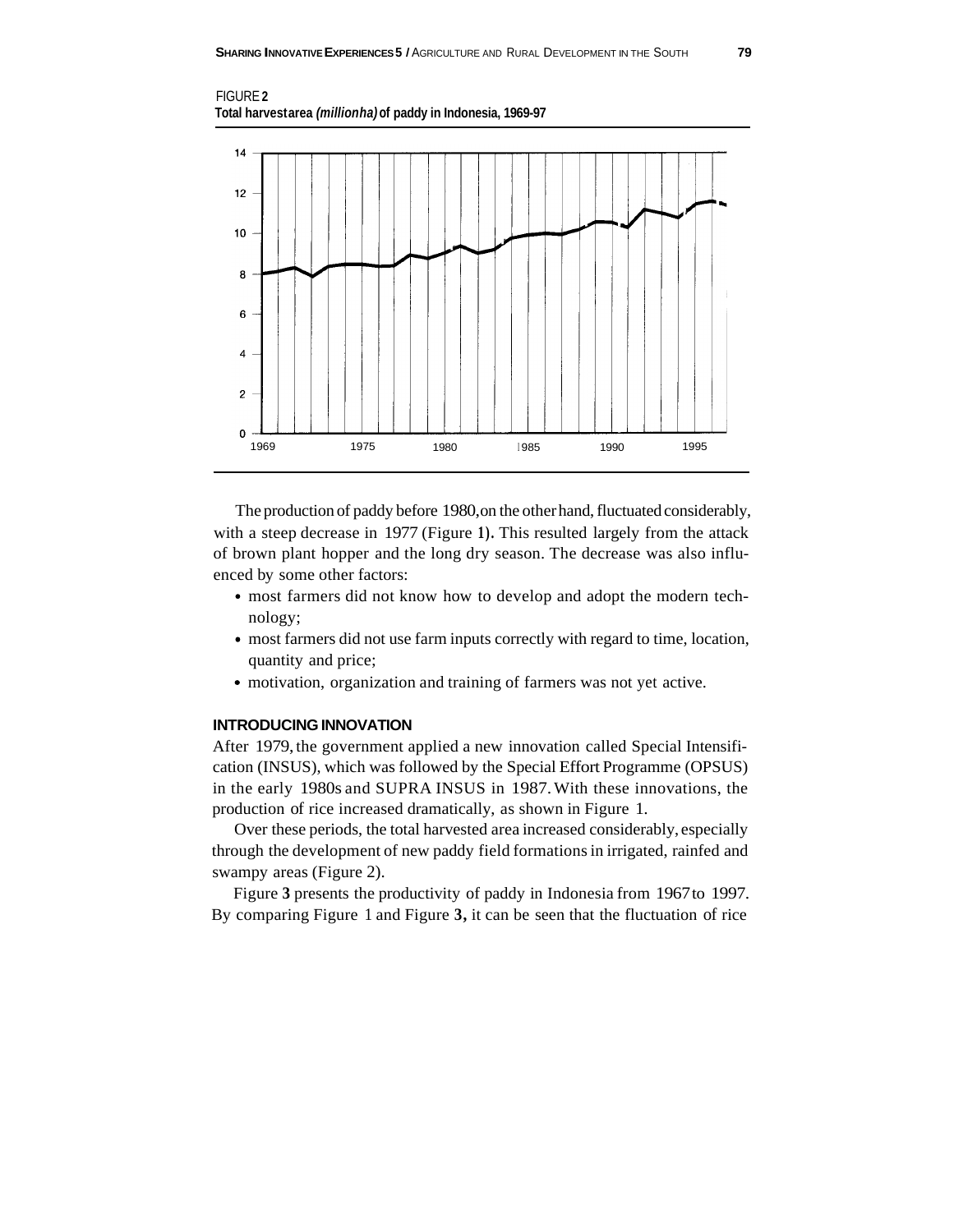



production in Indonesia before 1979 was more influenced by variations of productivity.

After 1979, when the government started to apply new innovation, especially through the introduction of high-yield varieties of paddy, appropriate fertilizers, agricultural machinery and IPM, the productivity of paddy in Indonesia increased significantly.

# **The mass guidance (BIMAS) scheme**

Political will is a prerequisite for the success of a food production programme and is reflected by the commitment of the government and community leaders. The mass guidance (BIMAS) scheme was designed to develop conditions under which a large number of fanners would adopt the new technology to increase their productivity and income. The system is focused on motivating the farm community to participate actively in the programme **for** increasing production, which is itself supported by an integrated programme and services from various **institutions in** a **coordinated structure.** 

At the same time, it was recognized that learning new technologies would give rise to the need among farmers for other farm inputs such **as** seed, fertilizers and pesticides, with working capital to finance them. Post-harvest and marketing skills, procedures and facilities would have to be improved. These requirements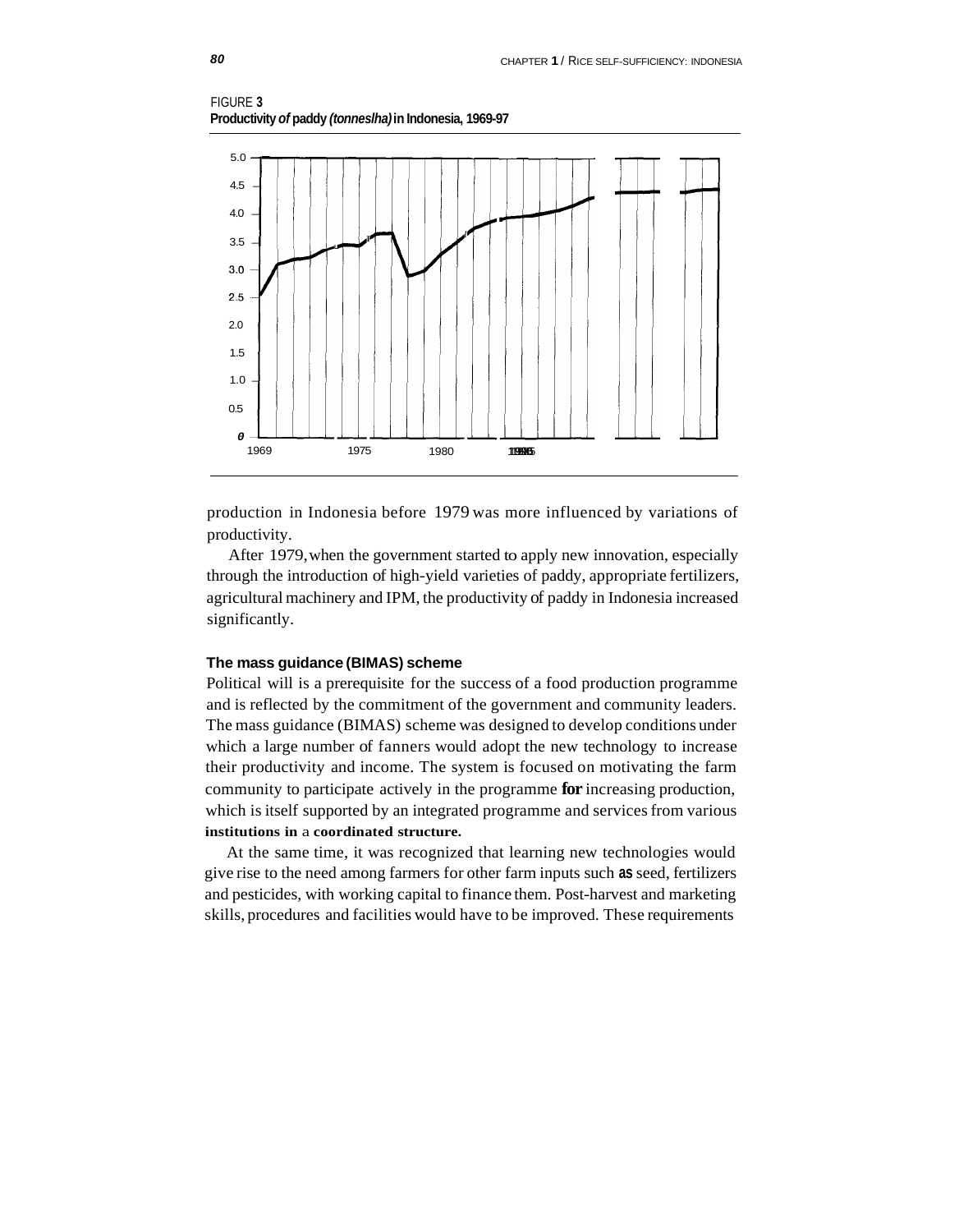created the need to ensure close integration with infrastructural improvement, such as irrigation systems and roads, in order to support rice production and improve access to markets.

As an integrated system, BIMAS combines:

- a forum and focus for synchronizing and coordinating planning of programmes and services from agencies serving farming communities;
- a vehicle for popularizing and disseminating agrotechnology from the research stage to the farm and for integrating new technological extension activities with the provision of farm inputs, marketing and post-harvest handling;
- a means for achieving a more advanced and progressive agricultural system through development of delivery and receiving mechanisms for farm inputs and the application of policies embracing mixed farming, integrated territory and mixed commodity production;
- a force for motivating farmers to participate actively in the overall programme for increased rice production.

The organizational structure set up to direct the BIMAS scheme is an illustration of the political commitment and coordinated approach underpinning the drive towards self-sufficiency. At national level, the Minister of Agriculture, who reports directly to the President, chairs the Directing Board. At provincial and district levels, governors and district heads take the chair. With further application of this principle to sub-district and village heads, all levels of leadership are brought within the BIMAS organizational structure.

Since the BIMAS structure involves coordinated input from many different agencies, it facilitates an integrated approach by providing the opportunity for consensus at all levels and at all stages, from setting priorities, planning and implementation to supervision, monitoring, evaluation and control. This has been a key factor in the success of the BIMAS scheme.

Another important feature is the organization's adaptability to progress in farming society and in farm systems. This built-in flexibility is illustrated by the different approaches that have been progressively introduced in different areas at different times, in accordance with local farming communities' capabilities to absorb more intensive production techniques.

General Intensification (INMUM) involves the dissemination of technology and other farm inputs to individual farmers without any obligation **for** joint effort with others. Under INSUS, more intensive farming is implemented by farmers cooperating in groups, through which farm inputs are channelled.

At the highest level of SUPRA INSUS, dating from 1987, rice production is intensified through cooperation not only among farmers in one group but also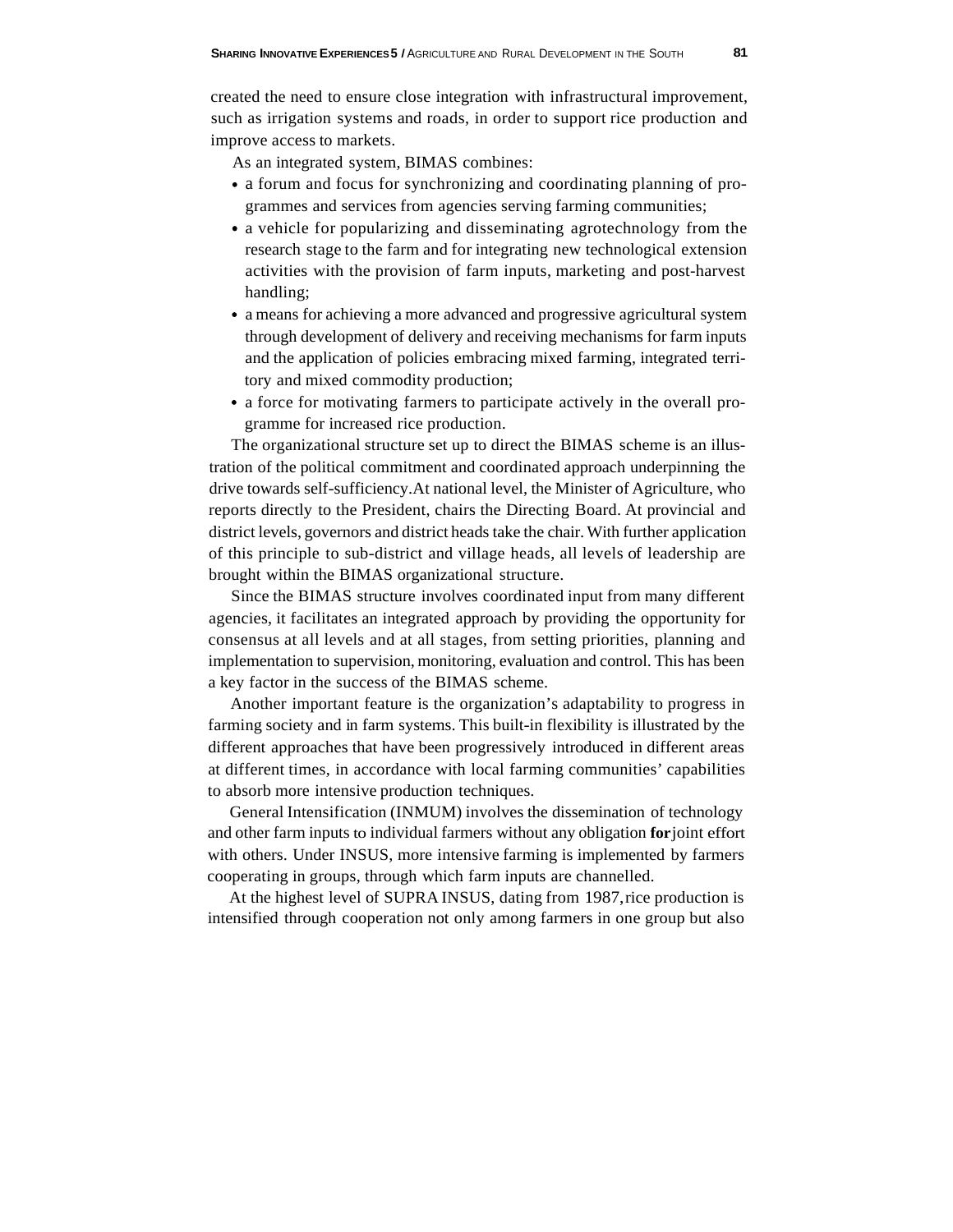among farmers' groups covering a wider geographical area of between *5* 000 and 25 000 ha.

In some areas, **a** programme of special efforts known as Operasi Khusus (OPSUS) is applied, in order to improve management and enhance the performance of various agencies.

#### **Establishing a floor and ceiling price for rice**

The government perceives agricultural development as a system comprising interdependent subsystems. Any failure in one or more subsystems will affect the other subsystems and the system as **a** whole. In the rice production programme, for example, there are several subsystems such as farm input delivery, farming systems, rice marketing and trade and consumption.

To protect farmers as both rice producers and consumers, the government has developed a favourable price policy through setting the floor and ceiling price, with the National Logistic Agency (BULOG) playing an important role. During harvest time, BULOG is ready to purchase rice from farmers whenever the price falls below the floor price. On the other hand, BULOG will intervene in the market by supplying rice when the price is above the ceiling price. The price is evaluated and adjusted annually.

## **Development of appropriate modern farming practices**

**High-yielding varieties.** Improved varieties can be perceived as one of the salient technologies, playing a significant role in the rice production programme. These varieties provide higher yield, 5-9 tonnes/ha within 110-135 days, while local varieties yield only 3-4 tonnes/ha in 150-180 days. Early maturity allows farmers to increase their cropping intensity from one to two or three crops of rice per year. In addition, improved varieties are usually resistant to certain pests and diseases, thus minimizing the use of pesticides. Besides reducing the production cost, minimum use of pesticide is also important in relation to the quality of the environment.

Availability of high-quality seed is also a major contributor to the success of agricultural development. PT Sang Hyang Seri, a state-owned enterprise, is responsible for producing and marketing high-yield varieties. The production of high-yield variety seed increased dramatically from 485 tonnes in 1975 to an estimated 102 467 tonnes in 1997.

At present, more than 80 percent of the rice area is planted with improved varieties. In the meantime, more attention has been given to local varieties through exploration, collection, evaluation and the documentation **of** germplasm.

**Fertilizer.** One of the characteristics of improved modern varieties is their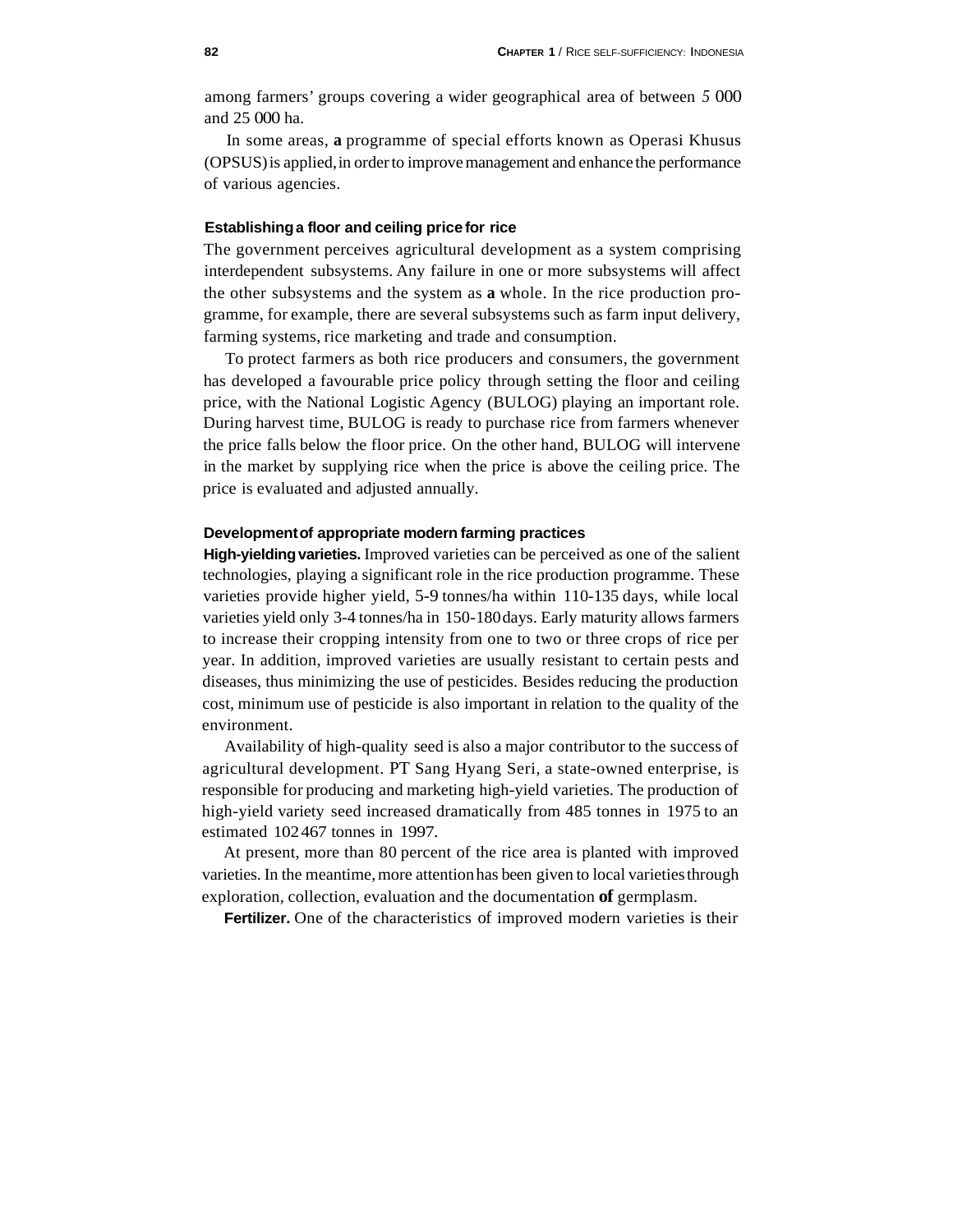| Item                | 1984   | 1986    | 1988   | 1990    | 1992    | 1994     | 1996    |
|---------------------|--------|---------|--------|---------|---------|----------|---------|
| Two-wheel tractor   | 8881   | 11 21 9 | 16804  | 23431   | 33845   | 50224    | 58174   |
| Four-wheeltractor   | 4122   | 4175    | 3416   | 4524    | 4557    | 5384     | 7244    |
| <b>Hand sprayer</b> | 570039 | 724 121 | 905062 | 1048096 | 1169106 | 1264 198 | 1448249 |

TABLE 1 **Type of agricultural machinery used for agricultural development, 1984-96** 

Source: Central Bureau **of** Statistics.

high response to fertilizer application, especially nitrogen, phosphate and potassium. Based on research findings, a national recommendation on fertilizer rate is released, followed by regional recommendations. Recognizing the huge quantity of fertilizers needed for the programme and the resources available in the country, the government has supported establishment of fertilizer industries in several locations to assure continuous distribution of the products. Examples are PT PUSRI in South Sumatra, PT Kujang and Petrokimia in West and East Java and PT Pupuk Bontang in East Kalimantan.

In the food crops subsector, fertilizer use for paddy increased from 18 400 tonnes in 1984 to 4 174 000 tonnes in 1997. In 1997, nitrogen fertilizer consumption increased to 3 008 805 tonnes. Consumption of phosphates increased from 42 780 tonnes in 1969 to 678 100 tonnes in 1997 and that of potash from 13 700 tonnes in 1969 to 330 671 tonnes in 1997.

**Agricultural machinery.** Another input that makes a significant contribution to increasing agricultural production is the availability of agricultural machinery. Between 1984 and 1996, the use of agricultural machinery such as tractors and hand sprayers increased significantly, as shown in Table 1.

#### **Integrated pest management**

A significant contribution made by scientists of the Agency for Agricultural Research and Development (AARD) can also be seen in other programmes, such as the integrated pest management system. IPM encourages the integrated use of resistant varieties, natural enemies, appropriate cultivation practices and planting time, sanitation and monitoring. Pesticides are used only when necessary.

The adoption of IPM has been accelerated by various means, such as extension and farmers' field schools. The system requires skilled extension workers **to**  train farmers in the rice field. In 1986, field comparisons based on pilot projects carried out by the first IPM-trained farmers showed that farmers practising the IPM method produced larger crop yields than those using pesticide-intensive methods. IPM had proved to be a viable alternative and was adopted by Presidential Decree in 1986 as the national pest control strategy for rice. In addition,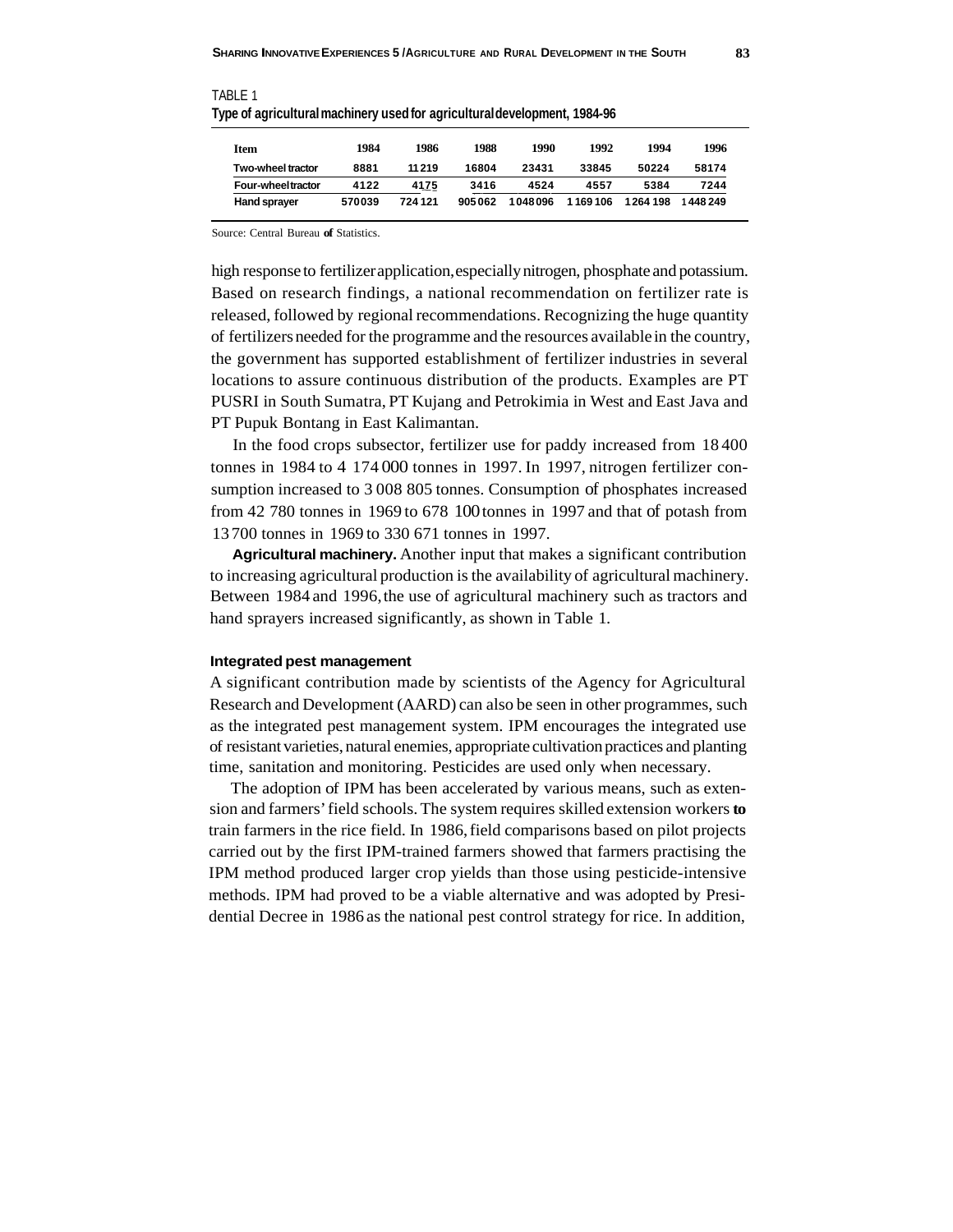a ban was placed on the use of 57 brands of broad-spectrum pesticide, 20 of which had been widely used on Indonesian rice fields and substantially subsidized by the government.

Results from the IPM programme were evident almost immediately. After the first two seasons, the use **of** pesticide by IPM-trained farmers dropped by 90 percent. Production costs fell considerably through reduced pesticide use. A 60 percent drop in the use of highly toxic pesticide enhanced environmental protection.

A comprehensive training scheme has been put in place to establish IPM firmly as the predominant crop protection technology in Indonesia. The aim is to have some 2.5 million trained farmers by 1994, the last year of Indonesia's current Five-Year Plan.

Indonesia was the first nation to adopt IPM as a national agricultural policy and apply it on such a broad scale; the concept has since been adopted in several other countries.

# **Incentives for farm inputs**

Part of Indonesia's success in developing agriculture, especially in expanding its rice production, is attributable to a combination **of** the provision of inputs and outputs and price policies that improved the profitability of rice cultivation.

The government also recognizes the limited resources of rice farmers, especially of land and capital. Credit in the form of subsidized inputs such as fertilizers, seeds and pesticides were therefore made available. The subsidy was then gradually reduced and finally discontinued. With the subsidy discontinued, it is expected that farmers will be more efficient in using agricultural inputs that may affect environmental quality. In the meantime, the subsidy can be used for other development efforts.

### **Development of a progressive rural structure**

The achievement **of** rice self-sufficiency was critically dependent on the development of institutions and structures at the rural level to support increased rice production. Studies have shown that Indonesia's traditional rural communities are far from motivated by economic considerations alone. In addition to personal interests, the peer group's value system as well as an individual's role and position within the group are crucially important determinants of behaviour.

In addition to social structures, an effective infrastructure had to be put in place for the delivery of farm inputs. Four factors were perceived to be of particular importance to accelerating increases in rice output:

• guidance and training in new farming technologies and techniques;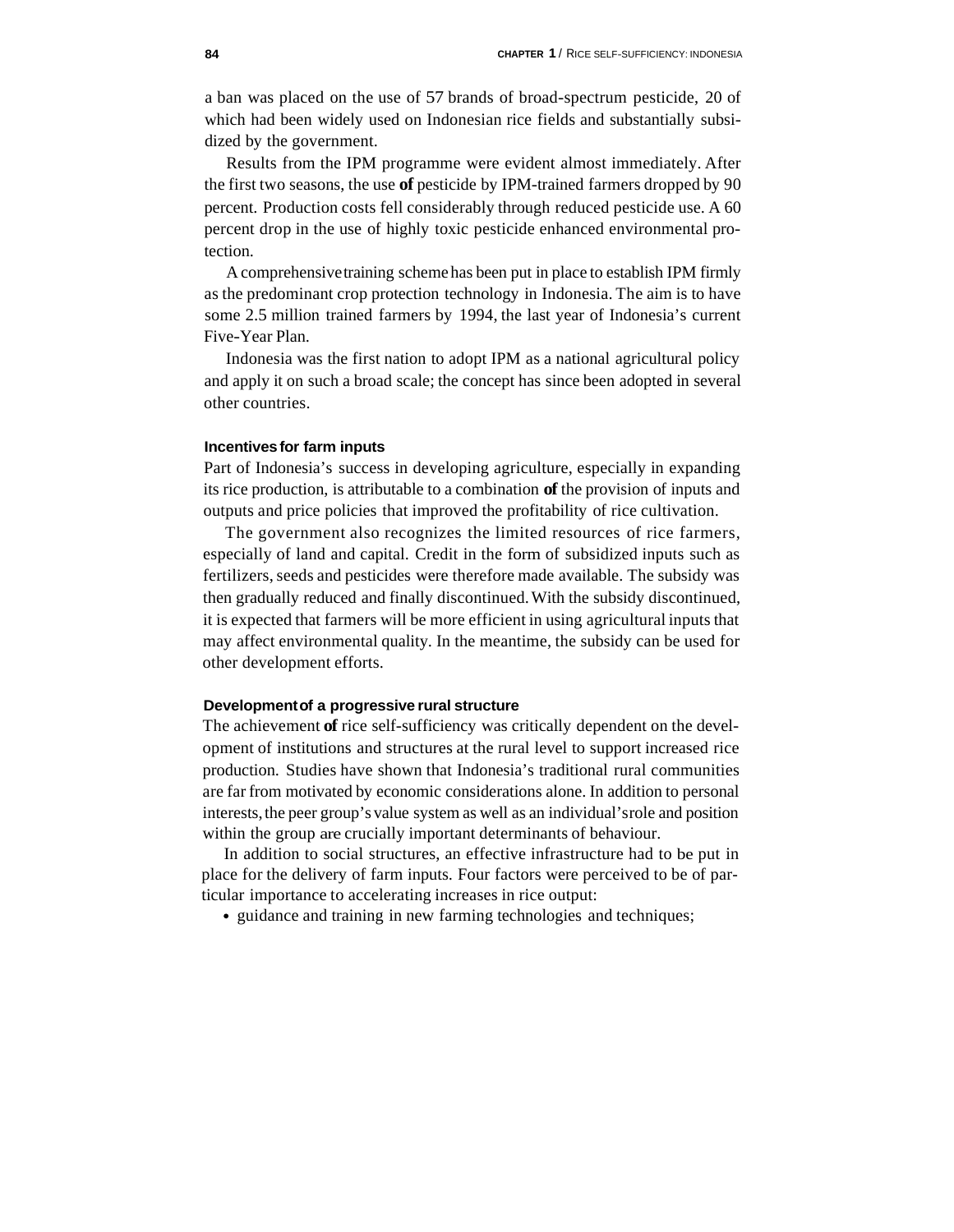- production materials such as seed, pesticides and fertilizers;
- working capital;
- retailing facilities.

Local leaders of farmers' groups have been closely involved in the programme for increased rice production, forming an integral part of the BIMAS system. The involvement of existing leaders, coupled with encouragement and training of potential leaders, has been a major factor in developing and enhancing community self-management in the intensification and extension of rice output.

Similarly, the organization of farmers into groups to cooperate in increasing rice production has provided a powerful force for motivating individual farmers. Development of such groups and operation through them have become basic features of BIMAS. In addition to stimulating and hastening the process of learning by doing, farmers' groups have proved a more efficient mechanism for receiving and disseminating technology and other farm inputs and for implementation of new farming techniques.

In order to secure more effective delivery of inputs to individual farmers and farmers' groups, Indonesia has committed itself since 1970 to the establishment of four key systems, which involve:

- agricultural extension services, based on rural extension centres staffed by trained field extension workers and agricultural subject matter specialists, who provide assistance to farmers in adopting technologies, farming techniques and systems;
- village unit banks to provide financial credit;
- village unit kiosks for stocking and retailing seed, pesticides, fertilizers and other inputs;
- village unit cooperatives responsible for distribution of farm inputs, credit, post-harvest handling, processing and marketing of rice.

The structure of delivery systems is based on the division of rice production areas into village units. The number of delivery institutions has grown progressively over the years. As of March 1997, there were 37 259 field extension workers operating in support of farmers and farmers' groups and 7 953 village unit cooperatives supporting local farm activities.

#### **Training and extension**

The dissemination and adoption of new agrotechnology lay at the **heart** of Indonesia's effort to achieve rice self-sufficiency. This meant forging a quiet revolution in the attitudes of the country's traditional farming communities. More specifically, it aimed to educate farmers to approach rice production **as** a total agricultural system, rather than the simple growing of a crop. This in turn involved the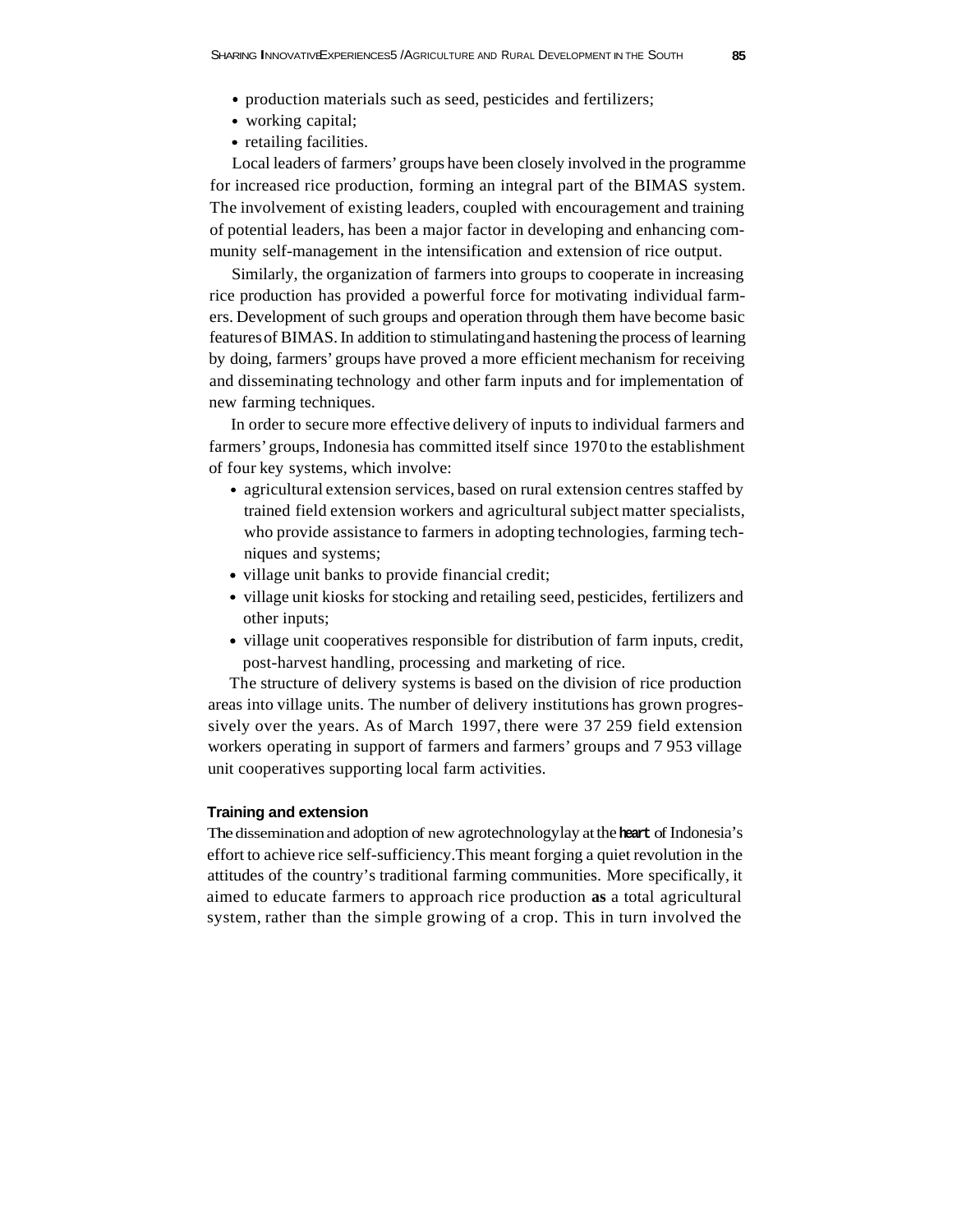| Year     | Harvest area<br>(ha) | Yield<br>$\left( \frac{qu}{ha} \right)$ | Production<br>(tonnes) | <b>Notes</b>      |
|----------|----------------------|-----------------------------------------|------------------------|-------------------|
| 1961-68  | 7 293 750            | 22.87                                   | 16 683 098             | <b>Pre Pelita</b> |
| 1969-73  | 8 152 474            | 24.14                                   | 19677292               | Pelita I          |
| 1974-78  | 8532238              | 27.48                                   | 23 442 934             | Pelita II         |
| 1979-83  | 9068278              | 34.76                                   | 31 519 032             | Pelita 111        |
| 1984-88  | 9943015              | 39.96                                   | 39 730 103             | Pelita IV         |
| 1989-93  | 10686235             | 43.23                                   | 46 202 735             | Pelita V          |
| 1994-97b | 11 190554            | 43.91                                   | 49 137 880             | Pelita VI         |

| TABLE 2 |                                                                                              |  |  |
|---------|----------------------------------------------------------------------------------------------|--|--|
|         | Harvest area, productionand yields of paddy (GKG)" in Indonesiaduring Pre Pelita - Pelita VI |  |  |

"Dry unhusked rice. **3rd** forecasting.

Source: Central Bureau of Statistics (updated January 1998).

introduction of techniques suitable for different circumstances in different farming areas and the training of farmers in the use and application of what they learned.

By focusing on farmers' groups, training and extension are brought more quickly to ever-wider numbers of individual farmers and the inherent dynamics of the groups themselves act as a powerful force stimulating learning. With the introduction in 1979 of the Training and Visit scheme as a part of agricultural extension activity, training was greatly strengthened by field extension workers being obliged to make periodic visits to farmers' groups. Under the scheme, each field extension worker is responsible for training 10-16 farmers in a group receiving intensive guidance in the field twice a month. Field extension workers themselves periodically receive training in such matters as production technologies, pest and disease control, soil preservation and water conservation.

Other agricultural extension methods are operated along with the Training and Visit scheme, including the use of radio, television and film, dissemination of printed material, shows, exhibitions and competitions with prizes. Indonesia's experience points to the synergetic use **of** a combination **of** methods to achieve the best training and extension results.

#### **POST-INNOVATION**

Supported by the strong commitment of the leaders and successfully implemented government policy and action programmes, food production has increased substantially, as shown in Table 2. Rice production increased remarkably during the Pre-Pelita to Pelita VI period. This was brought about by research that has played an important role in sustaining rice self-sufficiency. Information and technologies have been generated in relation to production and the economic and social aspects of rice production.